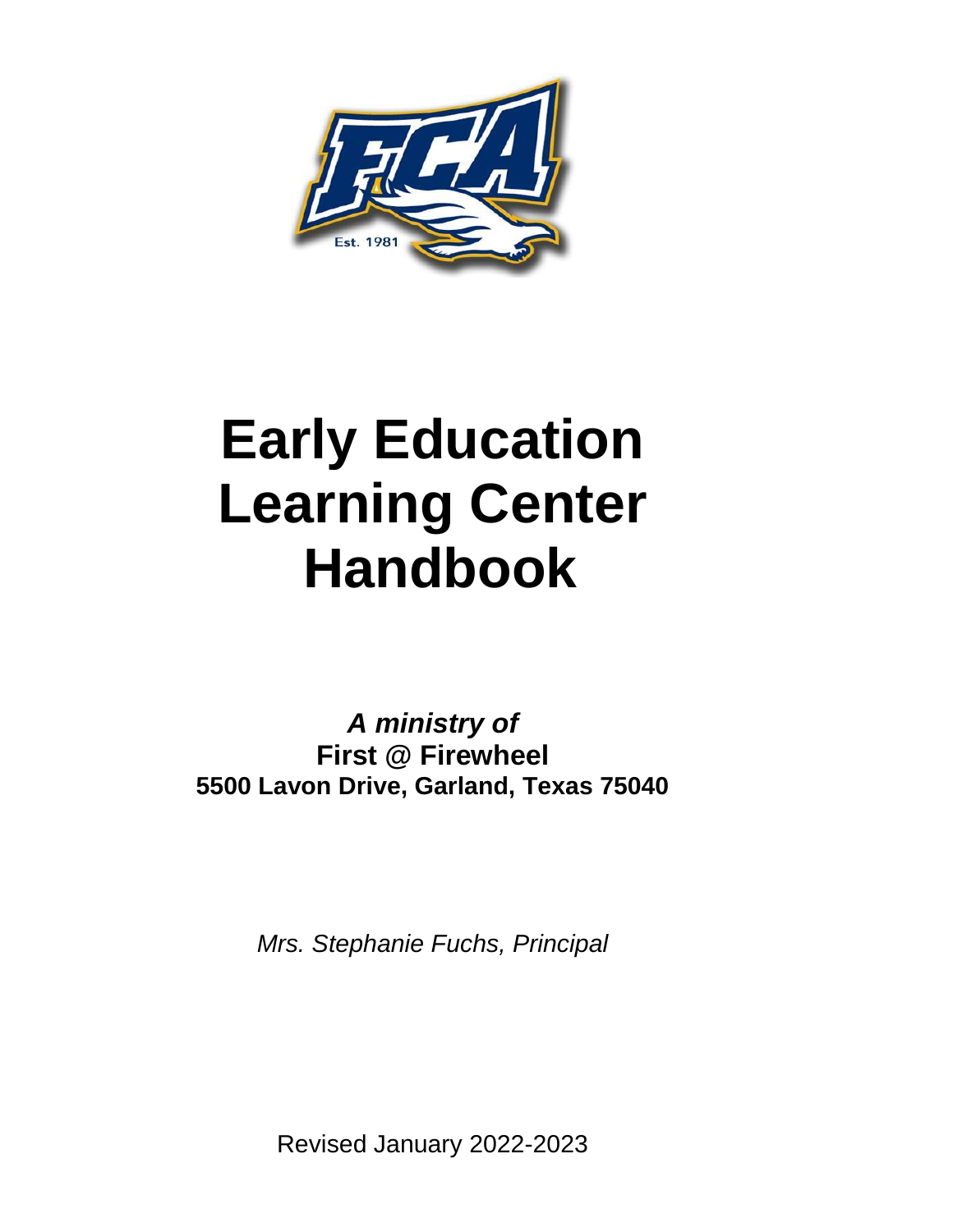Firewheel Christian Academy's educational philosophy is emphasizing academic excellence, balanced extra-curricular offerings, and service to the community.

# **Firewheel Christian Academy strives to develop an individual and a graduate who will:**

- practice the Gospel values of loving God, loving others, and loving himself
- think and communicate with clarity and precision
- exhibit curiosity, discernment, and reflection as a life-long learner
- achieve a balanced life based on spiritual, emotional and physical health
- seek opportunities to serve through community outreach
- make ethical decisions, act with integrity, and accept responsibility for his actions
- demonstrate self-confidence and discipline in applying his unique gifts and talents
- collaborate to accomplish goals, solve problems, and resolve conflict
- manifest the living presence of God in his life

# Vision Statement

Students from Firewheel Christian Academy will acquire wisdom, knowledge, and a biblical worldview as evidenced by a lifestyle of character, leadership, service, stewardship, and worship. (Matthew 22:37; Luke 2:52; Matthew 5:13-14; and Romans 12:1)

#### Mission Statement

The mission of Firewheel Christian Academy states that the school exists to nurture and develop the whole child: spiritually, intellectually, physically, and artistically.

# Philosophy of Education

Firewheel Christian Academy is a ministry of First at Firewheel. It was established in 1980 as a private Christian school committed to providing a biblically-based education by using biblically based curriculum to teach all the subjects as parts of an integrated whole with the Scriptures as the center. We strive to operate as an extension of the family under the assumption that the education of young people is the responsibility of parents.

# *Doctrinal S*t*atement*

- 1. **We believe** the Bible to be the inspired and only infallible and authoritative Word of God. *(II Timothy 3:14; II Peter 1:21)*
- 2. **We believe** there is only one God, eternally existent in three persons: God the Father, God the Son, and God the Holy Spirit. *(Genesis 1:1; Matthew 28:19; John 10:30)*
- 3. **We believe** in the deity of our Lord Jesus Christ *(John 10:33)*; in His virgin birth *(Isaiah 7:14; Matthew 1:23; Luke 1:35)*; in His sinless life *(Hebrews 4:15; 7:26)*; in His miracles *(John 2:11)*; in His vicarious and atoning death *(I Corinthians 15:3; Ephesians 1:7; Hebrews 2:9)*; in His bodily resurrection *(John 11:25; I Corinthians 15:4)*; in His ascension to the right hand of the Father *(Mark 16:19)*; in His personal return to this earth in power and glory to rule a thousand years. *(Acts 1:11; Revelation 19:11)*.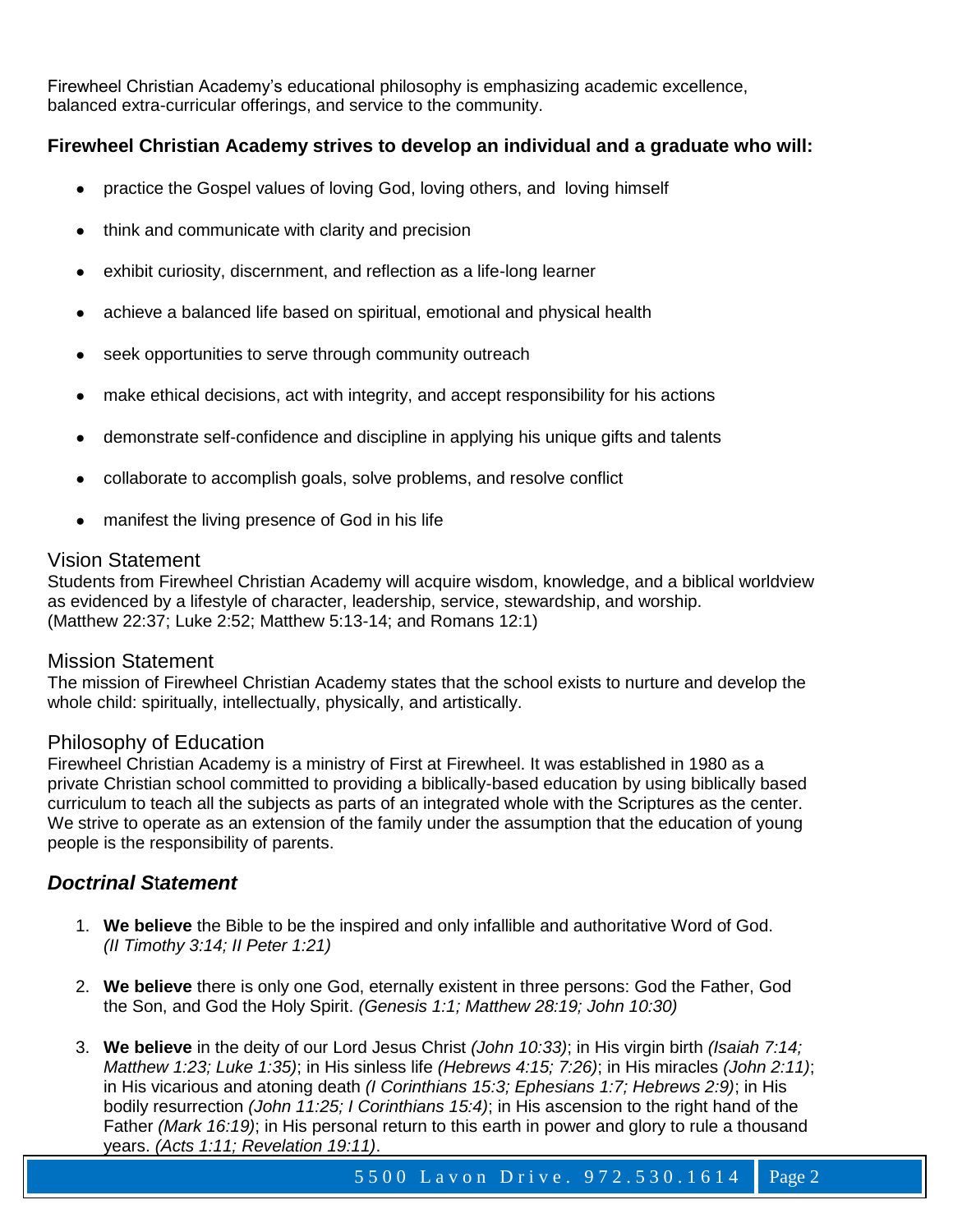- 4. **We believe** in the blessed hope the rapture of the Church at Christ's coming.
- 5. **We believe** the only means of being cleansed from sin is through repentance and faith in the precious blood of Christ.
- 6. **We believe** that the regeneration by the Holy Spirit is absolutely essential for personal salvation. *(John 3:16-19; 5:24; Romans 3:23; 5:8-9; Ephesians 2:9-10; Titus 3:5)*.
- 7. **We believe** that the redemptive work of Christ on the cross provides healing of the human body in answer to prayer.
- 8. **We believe** in the sanctifying power of the Holy Spirit by whose indwelling the Christian is enabled to live a holy life.
- 9. **We believe** in the resurrection of both the saved and the lost; the one to everlasting life and the other to everlasting punishment. *(John 5:28-29)*

#### **SECURITY AND SAFETY**

At our facility security is a top concern. Doors remain locked and parents will be able to pick up and drop off children at the loggia doors. Children will be released only to persons authorized by the enrolling parents. EELC must be notified in writing by email if someone other than the parent is picking up the child. We are a gang and drug free facility.

#### **HOURS OF OPERATION**

We are open from 7:00 am – 5:00 pm Monday – Friday. However, we strongly encourage balance between school and active family time. Please see attached school calendar for closing dates. We believe that our role is to partner with families as they raise their children. Please be mindful, NO children may be dropped off after 10 am.

#### **TUITION**

Tuition is paid online through Facts Management. You are responsible as long as your child is enrolled. To set up your account you may contact Mrs. Renee Hyatt 972-495-0851.

#### **FUNDRAISING**

Occasionally there are fundraising events during the school year to raise money for special projects or equipment for the program.

#### **ABSENCES**

Tuition must be paid in full without deduction for absence of any duration or for any cause, and without substitution of other days of attendance as "make-up" days. This is necessary because staffing and other operational costs are incurred on the basis of fixed levels of enrollment.

#### **ENROLLMENT**

Our programs are available to all children ages 6 months – 4 years old. Non-discriminatory basis without regards to sex, race, religion, cultural heritage, or political beliefs of their parents.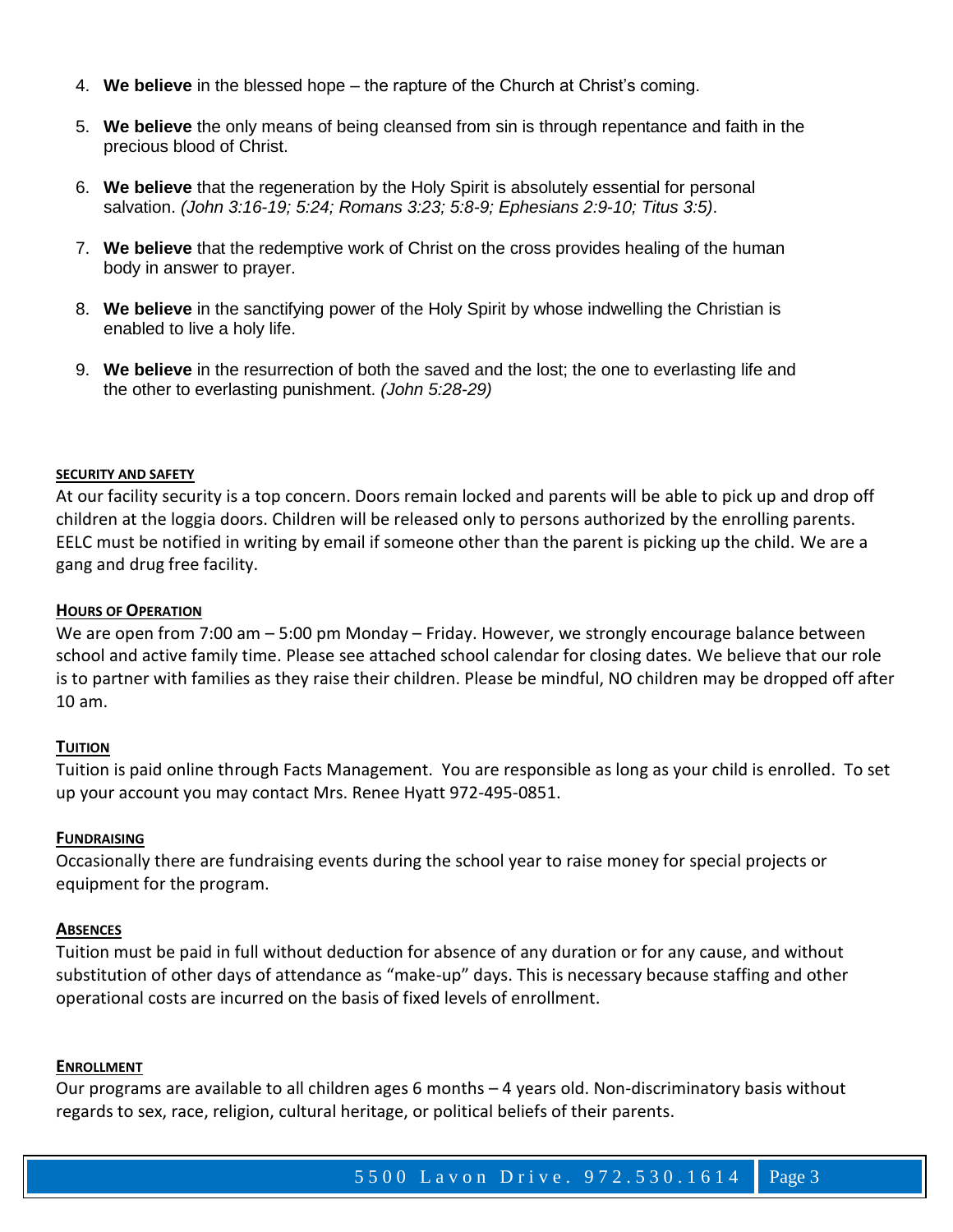When classes are full, parents are encouraged to place their child on the waiting list. When an opening becomes available, we will contact you.

Our enrollment process is completed by following these steps:

- 1. Online or in person inquiry
- 2. Tour of school with enrolling child
- 3. Return all requested paperwork by deadline
- 4. Registration payment confirmed
- 5. Registration Confirmation sent via email

# **ACCEPTED**

The following forms must be received by noon the Wednesday before your first week.

- Enrollment Packet with notarized documents
- Birth Certificate
- Copy of UPDATED immunization record. Your child must be current with vaccines before they enroll.
- Physician's examination form signed by a qualified physician stating that your child is able to participate in the Preschool program. The physician's report must be submitted yearly.

## **IMMUNIZATIONS**

Minimum State Vaccine Requirements for Texas Children (See Attached Sheet)

## **HEARING AND VISION**

Children age 4 and older must have a vision and hearing screenings every year with a record of the screening on file. We suggest seeking information about this exam with your physician at your child's 4 year well child visit.

# **HEALTH CHECK PROCEDURES**

Please see your private physician for health checks and screenings.

# **MEDICAL EMERGENCIES**

If a child receives an injury while in the care of Firewheel's Early Education Learning Center, we will notify parents immediately. If a parent cannot be reached, the emergency contact list will be utilized. When the injury or illness consists of uncontrollable bleeding, broken bones, head injury, seizures, or any other medical situation that we feel is in need of medical attention we will call 911. After calling 911, if parents are unable to make it to the center, we will transport the child to the nearest children's hospital for treatment. A school representative will stay with the child until a parent arrives at the hospital. Medical expenses incurred during this emergency will be the responsibility of the parents. Parents will be given documentation of how the accident and incident occurred.

#### **MEDICATIONS**

Medication may be administered to children under the following condition:

● Prescription medications must be in the original container labeled with the child's name, date, directions and the physician's name. The office staff will administer the medication as stated on the label directions. We will not administer medication after the expiration date.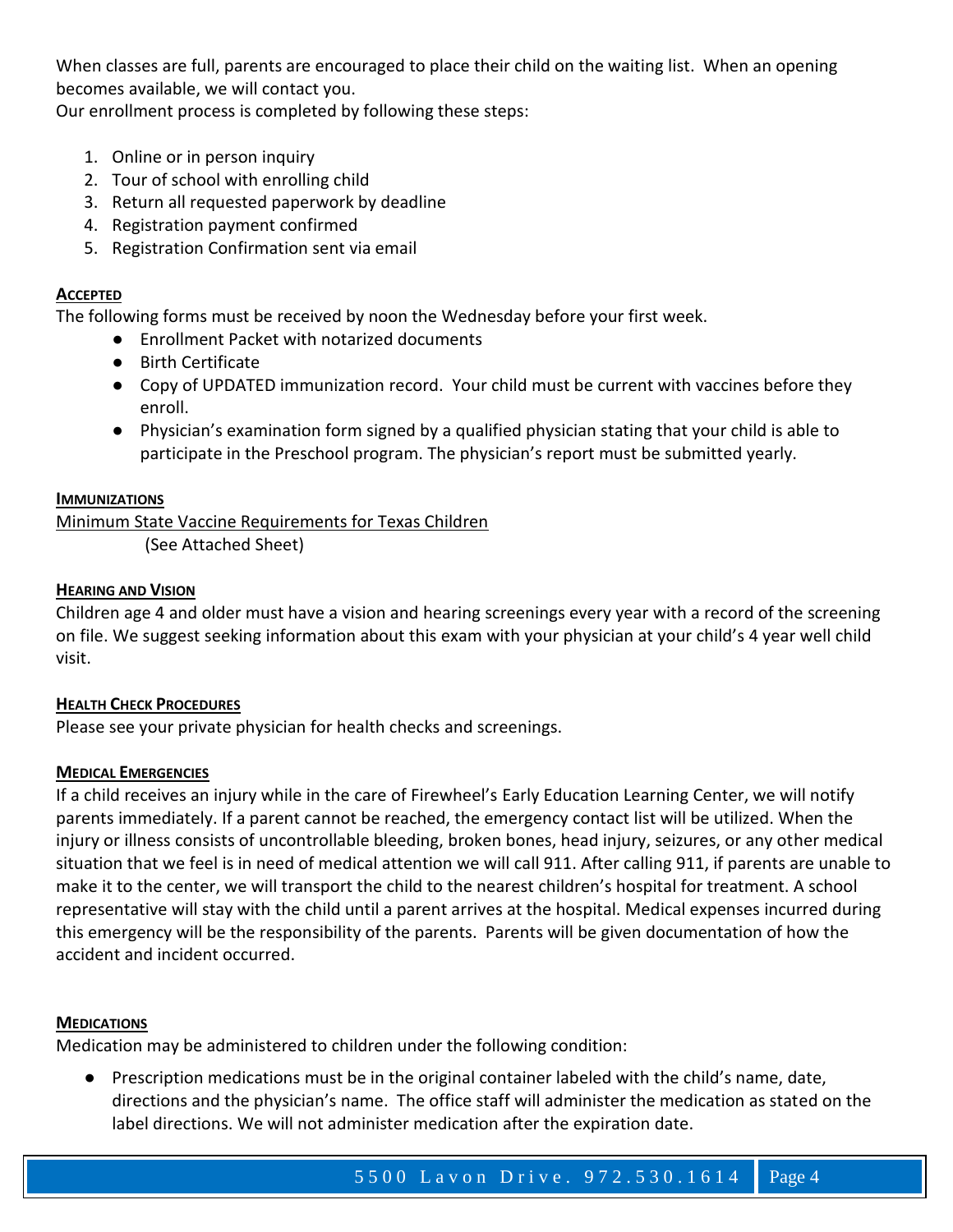- The office staff must ensure that non-prescription medication must be labeled with the child's name and the date the medication was brought to the facility. Non-prescription medication must be in the original container. The office staff will administer it according to label directions if approved in writing by the child's parent or guardian.
- Medications are not to be kept overnight unless the child has a periodic and recurring medical problem. (See next item)
- If a child has a periodic and recurring medical problem, such as headaches, asthma attacks, or allergic reactions, the parent or the child's health-care professional may sign a medication authorization form allowing us to administer the medication when symptoms occur for up to a six-month period. The authorization must include information on symptoms to watch for. You must notify the parent immediately after administering the medication.

#### **ILLNESS POLICY**

If your child is not feeling well (fever, undiagnosed rash, cough, watery eyes, diarrhea, vomiting, etc.) it is required to keep them home. They must be fever free and have no diarrhea or vomiting for 24 hours **before**  they can return. If a child should develop these symptoms during the day, the parent will be contacted to make arrangements to pick up their child. If we are unable to reach you, or if you have not made arrangements to pick up your child within the hour, we will call your emergency contact person.

## **INJURY OR INCIDENT**

During normal play children might receive an injury. If this occurs the teacher will write an accident/illness report and you will be given a copy. If the injury is substantial we will follow the Medical Emergencies part of the handbook. If your child has an illness we will fill out the same form to inform you of the incident and for your signature.

# **PARENT NOTIFICATIONS /COMMUNICATIONS**

Each teacher will have an email and or a parent communication app; in this way you will be able to stay in touch with your child's teacher and her with you. Daily notes for infant and toddler classes may include diaper changes, child's mood, food intake, supplies needed, teacher notes and activities for the day. If you have a question about the notes or want more information for children in the 2 year old – K3 classes please feel free to ask the teacher. Check your child's folder daily for any communication from the teacher or the office.

If there is a need to contact you for non emergency reasons you will receive an phone call or email. Please make sure that your contact information is up to date.

#### **RELEASE PROCEDURE**

Pick up for all children will be at the orange canopy. To pick up a child please call this phone number and we will bring the child out to you at the door. 469-782-6054. This number is only for our drop off and pick service. Please do not call this number for any other reason.

At pick up time you will be asked to show ID or your FCA pick up card with bar code and name. Please do not give your card to another family member. Each card is individualized and must NOT be shared. Each person that you list on the pick up list will be given their own card. If you need to add or remove a person form your pick up list please do so in writing. You may send an email with the person's first and last name.

We will not release children to minors.

We will not release children to anyone who isn't on the pick up list.

#### **PARENT PARTICIPATION**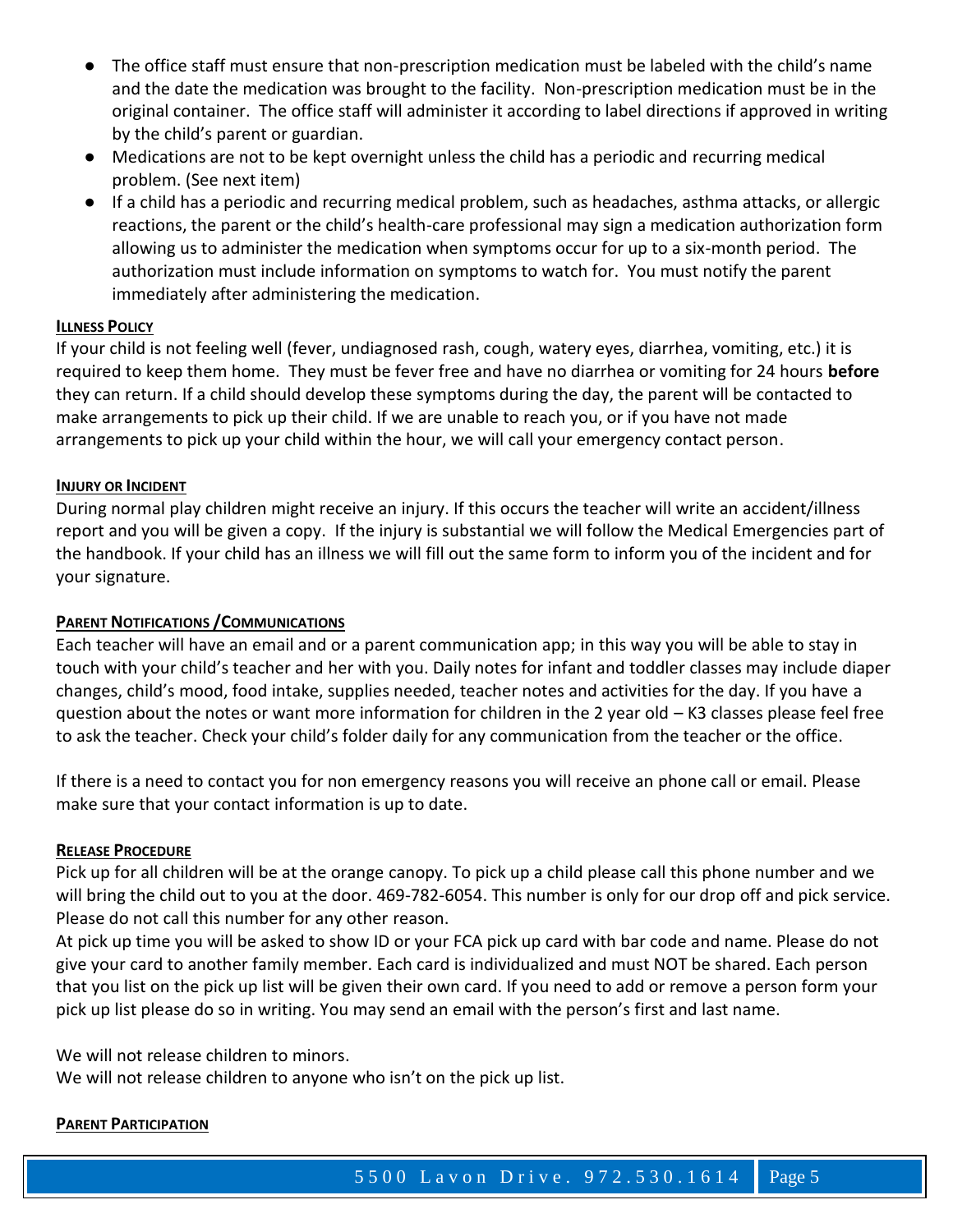In the event you have been invited to participate in a program event, you are required to fill out necessary paperwork, safety screening and training through our parent training program.

#### **TOYS**

We request that children do not bring toys, games, make-up, weapons, VCR/DVDs, etc. to school.

#### **ANIMALS /PETS**

We do not allow any animals in the building.

#### **CONTACT FOR PROGRAM DIRECTOR**

If you have an issue that needs prompt attention please call our Early Education Learning Center at 972-530- 1614. Office hours are Monday through Friday from 7AM – 5PM. You may also send an email.

#### **WITHDRAWAL FROM THE PROGRAM**

If it becomes necessary for you to withdraw your child from the program for any reason, it is our policy that parents/guardians must notify the director 2 weeks prior to the withdrawal date. This notification must be given in written form.

#### **DISCIPLINE AND GUIDANCE**

We believe that our attitude will have a great influence on the children. Discipline and guidance will be consistent and based on an understanding of individual needs and development.

Methods used will center on communication, stressing positive behavior, verbalization, redirection, or possible removal from a negative situation. Physical punishment will not be used. No child will be shamed or humiliated; left unsupervised or denied food for inappropriate behavior. No child will be punished for lapses in toilet training.

● Supervision

In order for us to give quality care we must give children our undivided attention. Being actively involved with our children, not simply baby-sitting, is our very important responsibility.

● Guidance

Guidance of children in our care will be consistent and appropriate for their age. Children need structure and it is important that they understand what is expected of them. Teachers will not humiliate or subject the children to abusive or profane language.

● Discipline

Discipline should promote a positive self-concept and acceptable behavior. Children in our care will not be shaken, pinched, bitten, isolated, unattended, etc. Our teachers will use calm voices and give positive direction, not negative. When a child's behavior is disruptive, they will be removed from the group for a short time. Teachers will help them understand why they are being withdrawn from the group. Consistent and extreme misbehavior will be reported to the Administrator.

#### **SUSPENSION OR EXPULSION**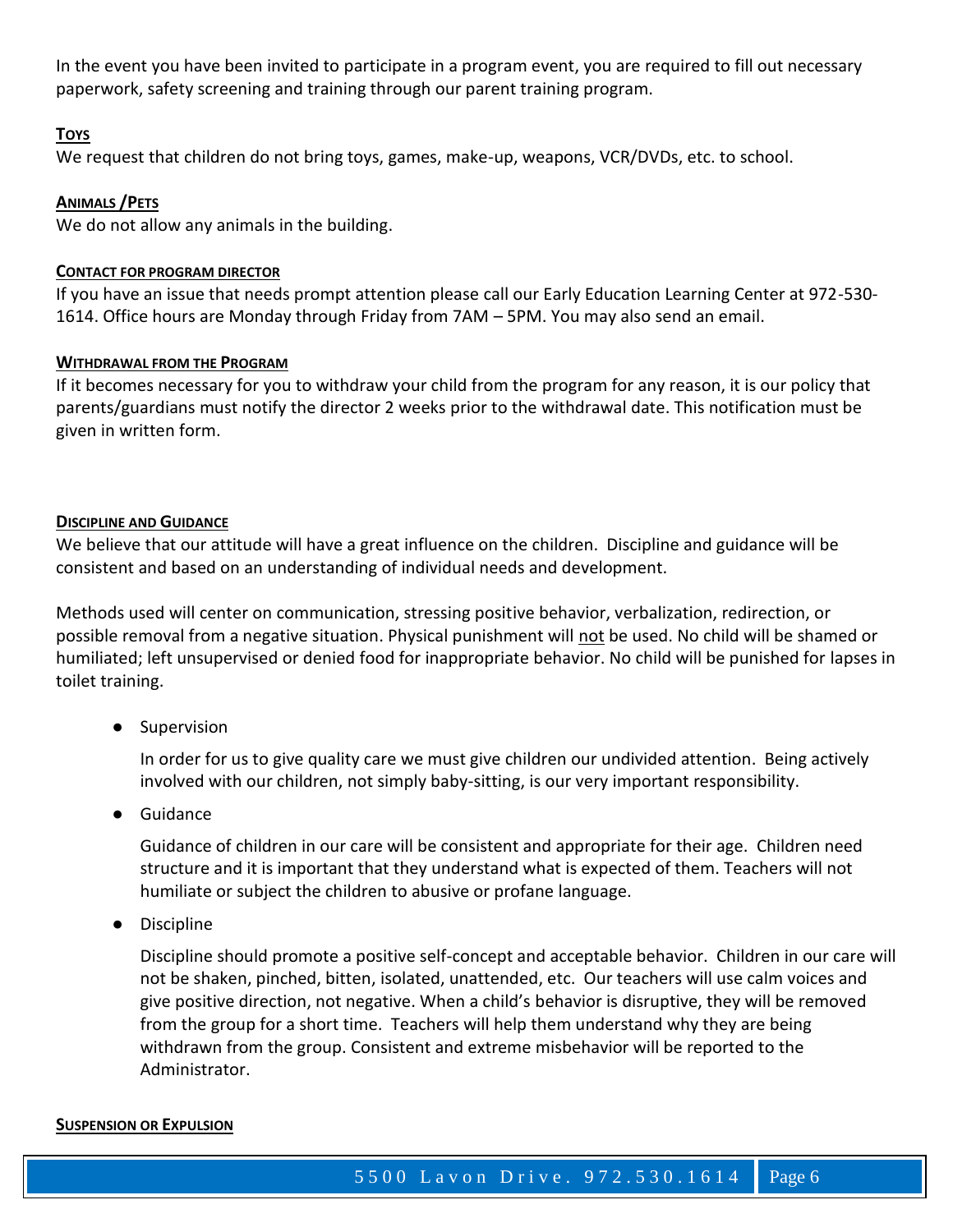Some children may need more individualized care and are not able to thrive in a group care setting. If your child is experiencing behavioral challenges that are a danger or major disruption to the classroom setting there may be a suspension or expulsion of child care services. If this decision is made you will be contacted. These decisions are made on a case by case basis and we reserve the right to do so at anytime.

## **PROCEDURE FOR TERMINATION OF SERVICES TO FAMILIES**

Firewheel Christian Academy makes every effort to provide a program that meets the needs of each child. If, after working with the child and family, we do not believe it is in the child's best interest to remain at the center, we will ask the family to make other arrangements.

Your child may be terminated from the program based on abuse and neglect of the parent's rules and guidelines. If you are found to be in violation of the rules and guidelines, the following procedures will be taken.

- Notice to bring the situation to your attention.
- Written warning of suspension.
- Suspension-the child may not attend for three days.
- Termination from the program if the situation continues. A written notice stating the reason for termination will be given.

## **REASONS FOR TERMINATION:**

- Unpaid fees
- Medical files (not up to date as required)
- Parent conduct in violation of Parental agreement
- Behavioral (disruptive or unsafe)

# **BITING POLICY**

It is our policy that children are not asked to withdraw because of occasional biting. Although this may seem like a highly unusual habit to adults, this behavior is typical in the toddler and two year old environment. However if the behavior is chronic we will investigate and take each situation on a case by case basis.

#### **POTTY TRAINING**

When you see signs that your child is ready to begin potty training please talk to the teacher. We do not begin this process with children younger than 2 years old. Remember that this is a life skill that takes time to explore and our teachers are very experienced in training this skill. Talk to your child's teacher first. Together with a CONSISTENT plan, we can start the process together.

#### **REST TIME**

Children will participate in a time of rest or sleeping. As per state of Texas licensing requirements, we are required to provide a nap time for at least one hour but no more than three hours a day. Each child is assigned a mat and blanket.

#### **INFANT SAFE SLEEP**

While the cause of SIDS is unknown, many clinicians and researchers believe that SIDS is associated with problems in the ability of the baby to arouse from sleep, to detect low levels of oxygen, or a buildup of carbon dioxide in the blood. When babies sleep face down, they may re-breathe exhaled carbon dioxide. We believe that being proactive can lower the risk of SIDS in our setting and that parents and child care professionals can work together to keep babies safer while they sleep. At FCA we will practice the following safe sleep policy.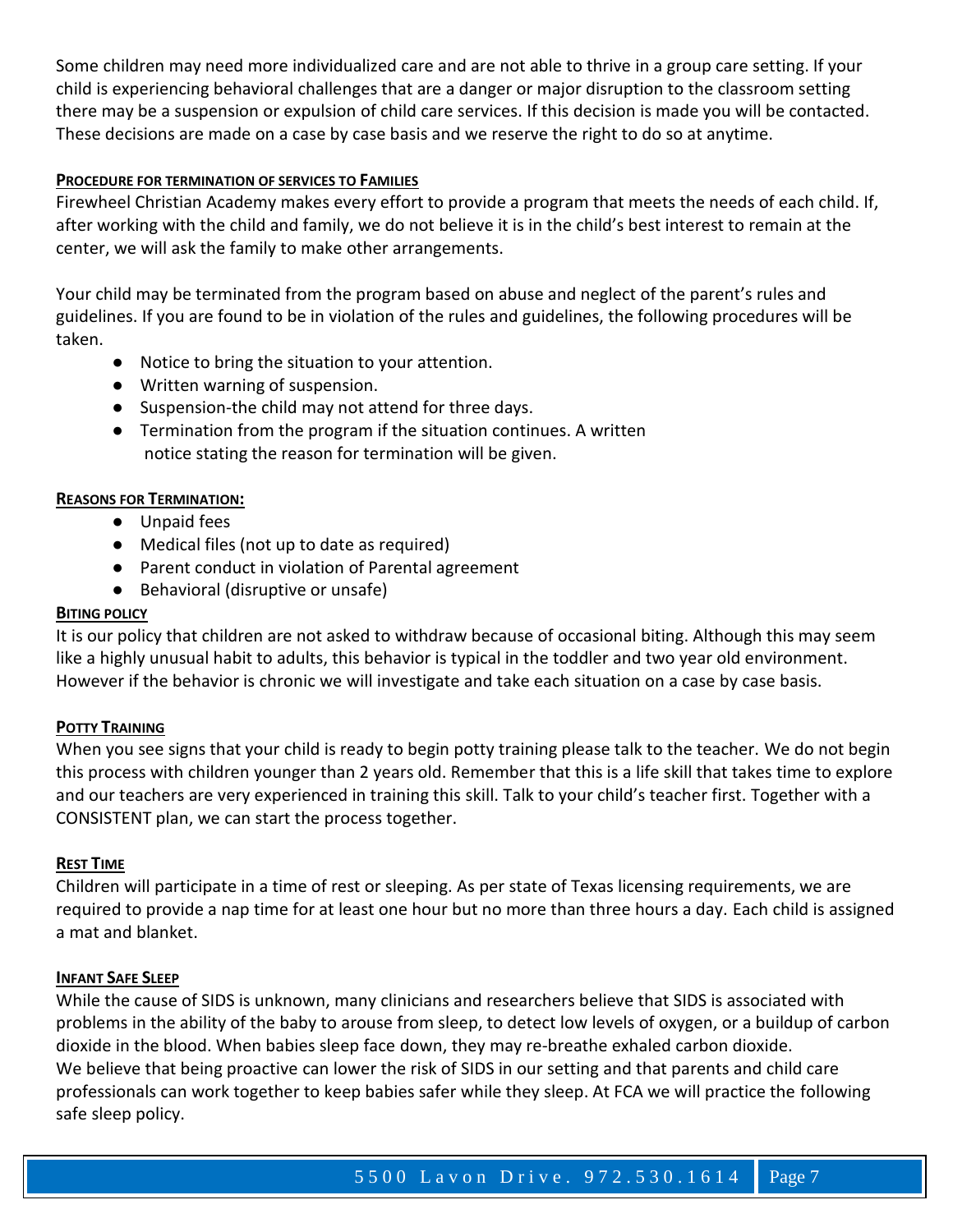- All child care staff will receive training on our Infant Safe Sleep Policy.
- Infants will always be placed on their backs to sleep unless there is a signed sleep position medical waiver on file.
- In that case, a notice will be posted on the infant's crib.
- It is recommended that babies are placed on their backs to sleep; but when babies
- can easily turn over from the back to the stomach, they can be in whatever position they prefer to sleep.
- Sleeping infants will be checked periodically by staff during nap times.
- Class room temperatures will be set to prevent over heating.
- Infants will not use blankets in cribs. Parents may provide a "sleep sack."
- No pillows, comforters, bumper pads toys, etc. will be used in cribs.
- A safety-approved crib with a firm mattress and tight-fitting sheet will be used.
- Only one infant will be in a crib at a time, unless we are evacuating infants in an emergency.
- A written copy of this policy will be included in enrollment packet.
- Infants will not be left in a rocker, high chair, swings or similar item to sleep.

## **BREASTFEEDING/ BONDING**

Please ask our administrators about our room for breastfeeding.

## **SUNSCREEN/INSECT REPELLANT**

Our center does not provide or apply any creams or ointments for sun protection or insect repellant. Please apply sunscreen and insect repellants at your discretion before your child arrives.

#### **OUTDOOR ACTIVITIES**

Due to minimum standards guidelines we are required to have indoor and or out door active play for a minimum of 30 - 90 minutes every school day, weather permitting. Children should be dressed in clothing that allows freedom to engage in vigorous play inside and outside everyday. Please make sure that your child has a jacket for colder weather days and closed toe shoes. When outside play is not permissible children will be able to play freely and vigorously in the indoor gym area or indoor activity room.

Out side play promotes many benefits such as:

- Greater freedom and flexibility,
- Fuller expression through loud talk
- Greater range of active movement.
- Self-confidence as I develop new skills
- Physical strength, coordination, and balance
- Use my imagination
- Problem solving

For infants birth through 12 months of age, there is no recommended total minutes of outdoor play. However, activities include music, songs, simple games and dramatic or imaginary play that encourage movement such as dancing, running, climbing, stretching, walking, and marching

Toddlers ages 12-17 months are required to have 30 minutes of outdoor play time. Toddlers 18-35 months of age, must engage in outdoor play for a minimum of 60 total minutes daily. Some examples of age-appropriate opportunities for large-muscle development activities include low-climbing structures, small riding toys, toys for pushing or pulling, a variety of light-weight balls for indoor and outdoor play, and rhythm instruments.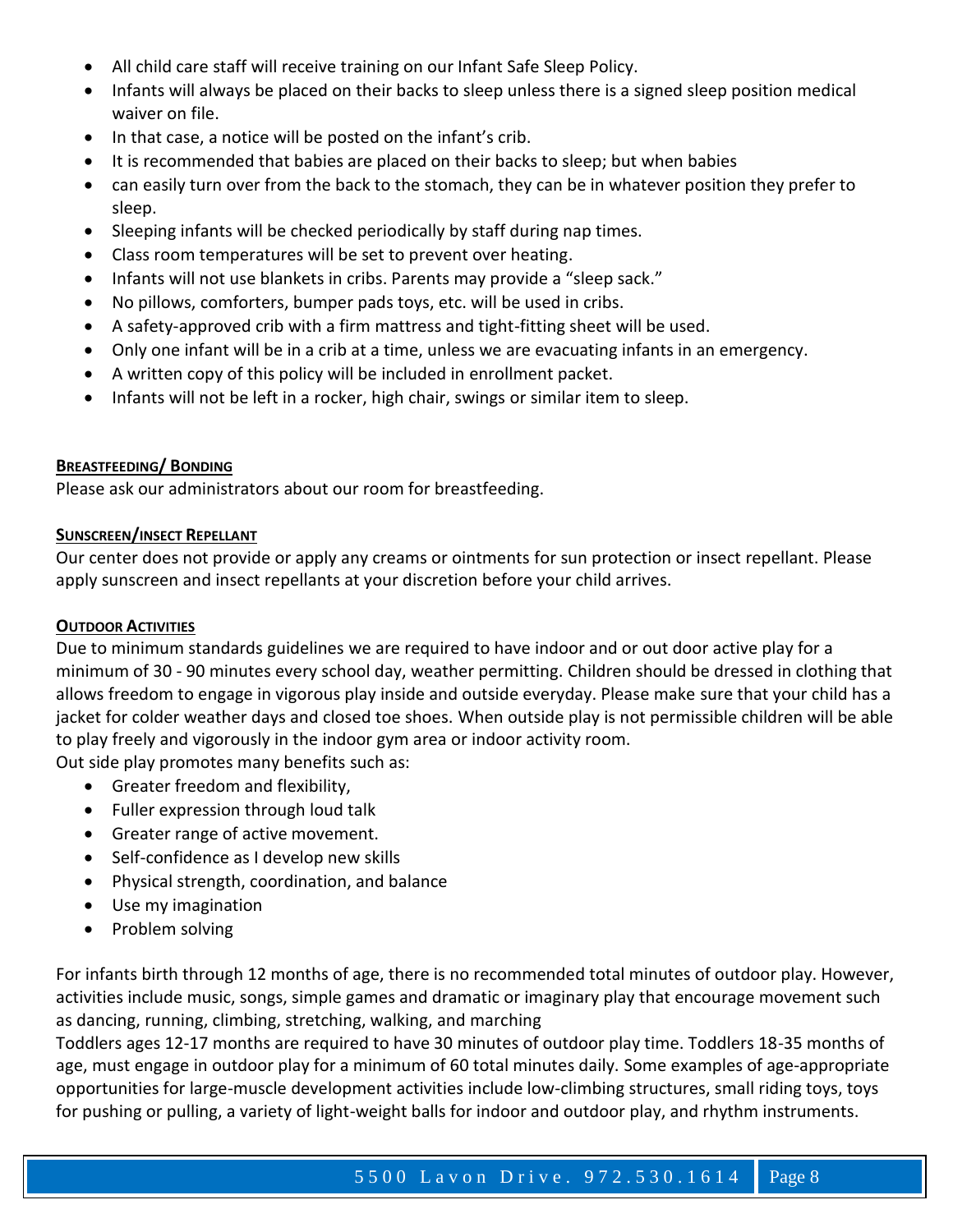For Pre-kindergarten age children 3-4 years old, they must engage in outdoor play for a minimum of 60 total minutes daily. Children will be provided opportunities for large-muscle development age-appropriate equipment or activities include small wagons, light-weight balls of all sizes, small wheelbarrows, tricycles, push toys, swings, slides, climbing equipment, balance beam, hanging bars, and outdoor building materials.

We do not supply or apply sunscreen or insect repellant. Please apply these items at home before your child comes to school.

# **ACTIVE /PHYSICAL PLAY**

Weather inside or outside children will be given opportunities for structured and free play for activities. Active play helps improve many skills such as;

- Strength, balance, and coordination of large muscles
- Teaching children to use energy in a constructive way
- Concepts of speed, direction, and location
- How to use imagination as I pretend to be a different character and make noises
- How to negotiate and take turns or solve problems
- Self confidence as they master new skills

Toddlers will be given minimum of 60 minutes of moderate to vigorous active play. Children 3-4 years will be given a minimum of 90 minutes of moderate to vigorous active play that are chosen by the child.

## **DRESS AND PERSONAL BELONGINGS**

We ask that your child wear comfortable play clothes to the center. Due to Texas State Licensing, all children are required to go outside every day unless it is very inclement weather. Please make sure your child is dressed appropriately for cold days (hats, gloves, warm coats, etc.) Sandals are not appropriate footwear.

Please put a complete change of clothing *(including socks and underwear)* for your child in their backpack. All removable articles of clothing *(sweaters, coats, hats, etc.)* worn to school **need to be labeled with your child's name.**

Clothes will be changed if they become soiled during the day. Soiled clothes will be placed in a bag for you to launder when you go home.

Disposable diapers and pull-ups must be sent with all non-potty trained children. All wipes and diapers provided by parents MUST BE DISPOSABLE. No cloth or reusable diapers or wipes may be used at our center.

# **WATER PLAY/ACTIVITIES**

Although we occasionally have splash activities or sprinkler play no water activities will be provided using standing water over 12 inches.

#### **MEALS AND SNACKS**

All children will need to bring a lunch for each day.

- It is required that all food allergies must be diagnosed by a doctor and we must be given a doctor's statement of the allergy with a written allergy plan.
- We do not provide or prepare any meals at the center.
- Breakfast is provided by each parent daily and offered before 8:30 am. If you arrive after 8:30 your child will need to have already eaten.
- Lunch should consist of a variety of healthy finger foods they can feed to themselves. Please do not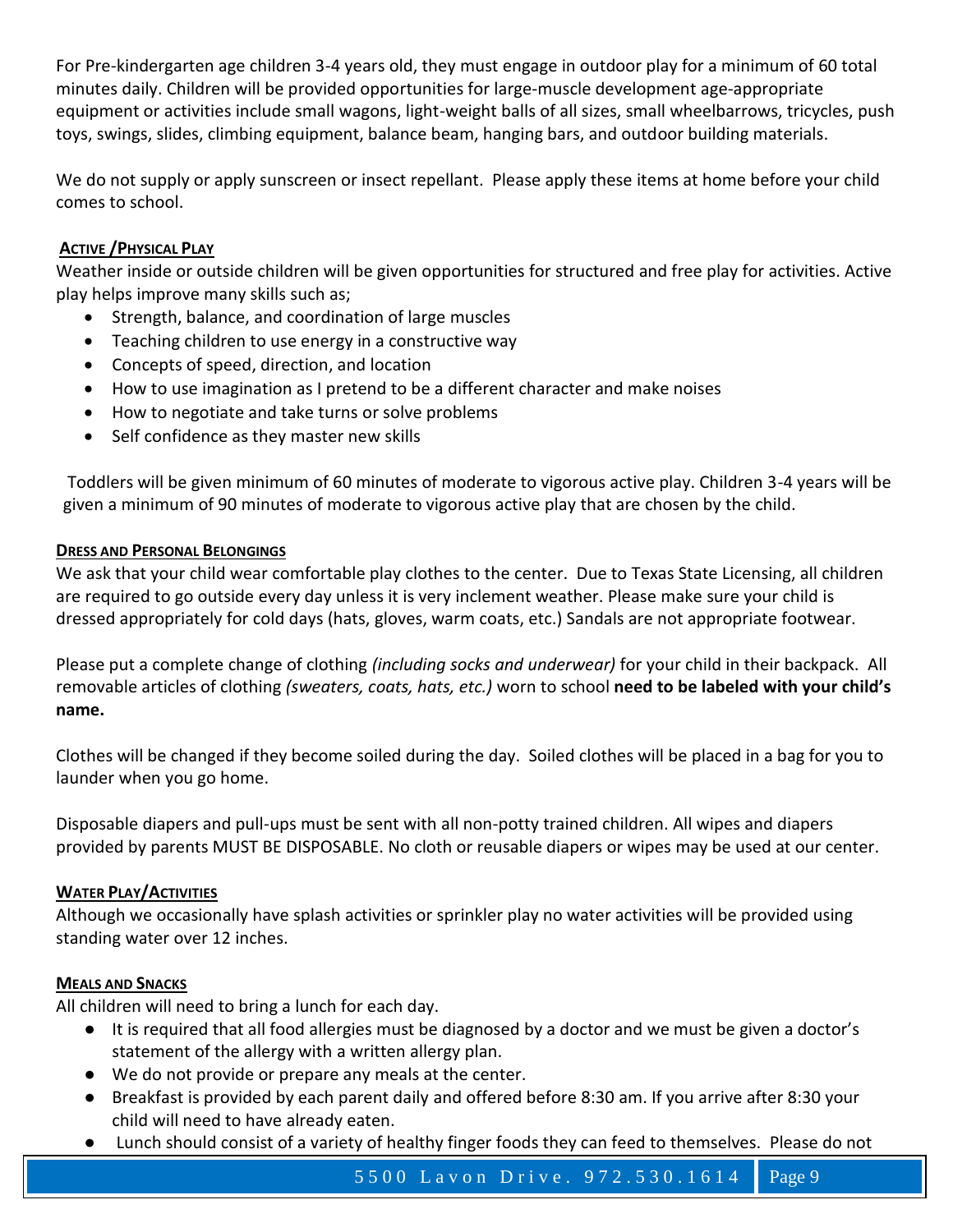put candy or peanut products in your child's lunch box. They will also need at least 2 sippy cups, one for water and one for milk if you want your child to drink milk at school. Remember: all items must be labeled with your child's name!

- All infant bottles and children's meals must be prepared by the parents. Teachers do not mix baby bottles or milk formula, pre packaged foods such as oatmeal, baby cereal, macaroni and cheese cups ect.
- We will not mix medicines or additives into your child's meals, food, or drinks.

During the year, some classes may have "special event" days. These could include pizza, picnic foods and treats. If you would like to share treats with your child's class, ask the teacher. All foods brought to share must be in unopened in the original packaging with ingredients listed.

# **TEXAS DEPARTMENT OF FAMILY AND PROTECTIVE SERVICES**

We strive to provide quality care at all times and if at anytime you have a problem please talk to the director. Our Early Education Learning Center does everything possible to follow each rule set forth and abide by higher levels of standards.

# **TO REVIEW OUR INSPECTION REPORT OR MINIMUM STANDARDS**

The minimum standards and the current inspection reports can be found outside the director's office in the shadow box. If you would like to learn about specific regulations please don't hesitate to ask or login online to: [https://www.hhs.texas.gov/doing-business-hhs/provider-portals/protective-services-providers/child-care](https://www.hhs.texas.gov/doing-business-hhs/provider-portals/protective-services-providers/child-care-licensing/minimum-standards)[licensing/minimum-standards](https://www.hhs.texas.gov/doing-business-hhs/provider-portals/protective-services-providers/child-care-licensing/minimum-standards)

You may also use the website to contact the local HHSC office.

# **REPORTING CHILD ABUSE**

Child abuse and neglect are against the law in Texas, and so is failure to report it. We are required to make a report within 48 hours of the time we suspect the child has been or may be abused or neglected.

# **BAD WEATHER POLICY**

During bad weather there may be times when we experience late openings, early closings or forced all-day closings. When the center needs to close because of severe weather conditions, school closings are announced on WFAA Channel 8 television news stations. The staff will make every attempt to notify you via email, text or phone call if we have an unexpected closing.

# **FIELD TRIPS AND TRANSPORTATION**

During the school year Firewheel Christian Academy EELC does not go on field trips or provide transportation of any kind (except medical emergencies).

# **PARENTS RIGHTS**

Parents have the right to visit the center at any time to observe their own child. When visiting, please enter at the main entrance or loggia doors. All doors are locked during school hours for the safety of children and staff.

#### **VACCINE PREVENTABLE ILLNESSES**

- 1. Firewheel Christian Academy does not require any adult vaccines
- 2. Employees are not required to receive any specified vaccines
- 3. We recognize exemptions for reasons of conscience, including religious beliefs or exempt from having